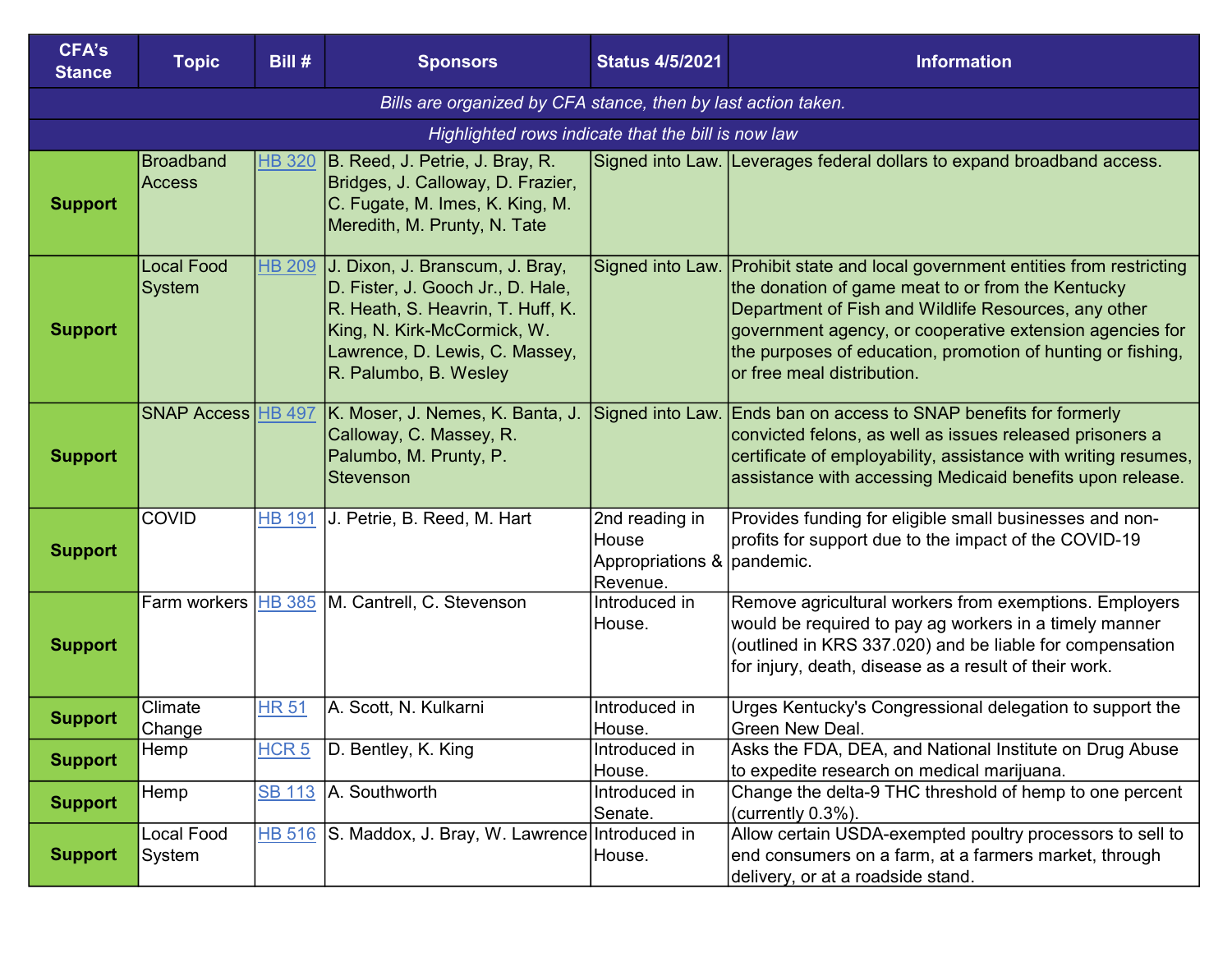|                |                  |               |                                                 |                   | Full legalization of marijuana. This bill is more amenable for |
|----------------|------------------|---------------|-------------------------------------------------|-------------------|----------------------------------------------------------------|
| <b>Support</b> | Marijuana        |               |                                                 | Introduced in     | small-scale production with a wider-range of cultivator fees   |
|                | Legalization     |               | HB 467 R. Roberts, C. Stevenson                 | House.            | starting at \$250.                                             |
|                |                  |               |                                                 |                   |                                                                |
|                |                  |               | J. Nemes, A. Gentry, W.                         |                   |                                                                |
|                |                  |               | Lawrence, T. Bojanowski, M.                     |                   |                                                                |
|                |                  |               | Cantrell, D. Elliott, K. Flood, R.              |                   |                                                                |
|                |                  |               | Goforth, J. Gooch Jr., D.                       |                   |                                                                |
| <b>Support</b> |                  |               | Graham, A. Hatton, T. Huff, J.                  |                   |                                                                |
|                |                  |               |                                                 |                   |                                                                |
|                |                  |               | Jenkins, N. Kirk-McCormick, M.                  |                   |                                                                |
|                |                  |               | Koch, N. Kulkarni, D. Lewis, C.                 |                   |                                                                |
|                |                  |               | Miller, J. Miller, P. Minter, D.                |                   |                                                                |
|                |                  |               | Osborne, R. Palumbo, P. Pratt, J.               |                   |                                                                |
|                | Marijuana        |               | Raymond, C. Stevenson, K.                       | Introduced in     | Medical marijuana legalization. Includes tiered cultivator     |
|                | Legalization     | <b>HB 136</b> | Timoney, S. Westrom, L. Willner                 | House.            | fees.                                                          |
|                |                  |               | S. West, C. Embry Jr., D. Harper                |                   |                                                                |
| <b>Support</b> |                  |               | Angel, J. Higdon, M. McGarvey,                  |                   |                                                                |
|                | Marijuana        |               | G. Neal, M. Nemes, D. Parrett, R. Introduced in |                   | Medical marijuana legalization. Includes tiered cultivator     |
|                | Legalization     | <b>SB 92</b>  | Webb, D. Yates                                  | Senate.           | ∣fees.                                                         |
|                | <b>Executive</b> | <b>SB1</b>    | M. Castlen                                      | Governor's veto   | Limit Executive orders to 30 days and requires the             |
|                | Power/           |               |                                                 | overridden.       | legislature to be called into a special session in order to    |
|                | COVID/           |               |                                                 | <b>Became law</b> | approve an extension. If this bill passes, the Cabinet for     |
|                | <b>SNAP</b>      |               |                                                 | March 4th, 2021.  | Health and Family Services will no longer have the             |
| <b>Oppose</b>  |                  |               |                                                 |                   | executive authority to issue the SNAP maximum allotment        |
|                |                  |               |                                                 |                   | statewide, meaning that 202,588 households could lose          |
|                |                  |               |                                                 |                   | groceries and \$41,482,278 would be lost to farmers,           |
|                |                  |               |                                                 |                   | grocers, and local economies in February alone.                |
|                |                  |               |                                                 |                   |                                                                |
| <b>Oppose</b>  | <b>Executive</b> | <b>SB 65</b>  | S. West, R. Alvarado                            | Governor's veto   | Nullify administrative regulations that became effective after |
|                | Power/           |               |                                                 | overridden.       | being found deficient during the 2020 legislative interim.     |
|                | <b>COVID</b>     |               |                                                 | Became law.       |                                                                |
|                | <b>Right to</b>  | <b>HB 479</b> | J. Blanton, DJ Johnson, C.                      | 2nd reading in    | Would allow the Attorney General to charge protestors even     |
| <b>Oppose</b>  | Protest          |               | Massey                                          | House Judiciary   | if local prosecuters do not.                                   |
|                |                  |               |                                                 | Committee.        |                                                                |
|                |                  |               |                                                 |                   |                                                                |
|                | Executive        | <b>HB 161</b> | L. Bechler                                      | Introduced in     | Prohibits administrative regulations from going into effect    |
| <b>Oppose</b>  | Power/           |               |                                                 | House.            | regarding COVID-19 pandemic without first consulting the       |
|                | <b>COVID</b>     |               |                                                 |                   | General Assembly, and nullifies any existing orders filed      |
|                |                  |               |                                                 |                   | without this approval.                                         |
| <b>Oppose</b>  | Solar Grazing    | <b>SB 266</b> | S. West                                         | Introduced in     | Would prevent the development of any solar (including          |
|                |                  |               |                                                 | Senate.           | rooftop) on any property that is taxed as agricultural.        |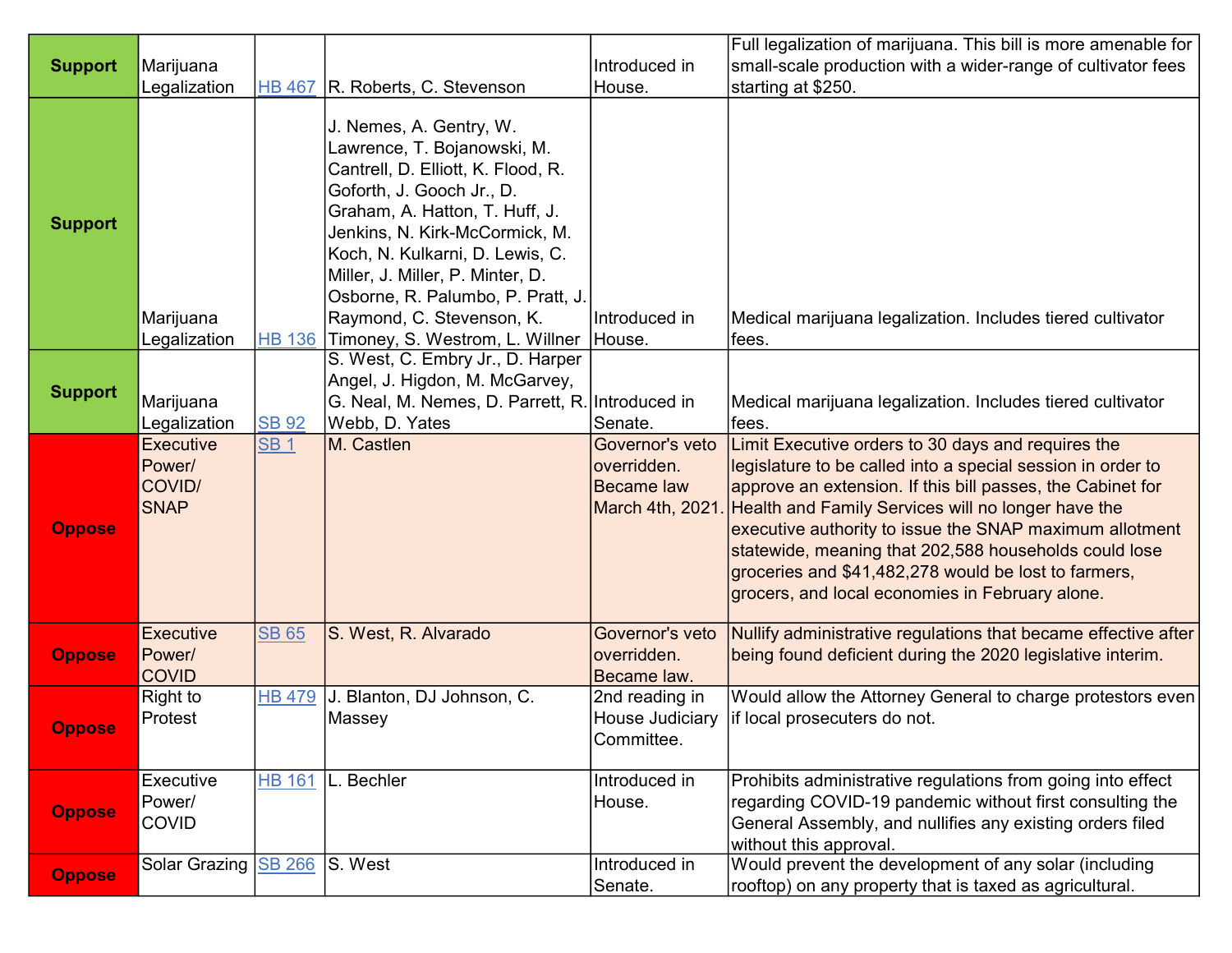|                | <b>Right to</b><br>Protest |                 | HB 164 R. Huff, K. Bratcher, B. Reed                                                               | Introduced in<br>House.        | Would raise penalties for protests that disrupt or offend                                                           |
|----------------|----------------------------|-----------------|----------------------------------------------------------------------------------------------------|--------------------------------|---------------------------------------------------------------------------------------------------------------------|
| <b>Oppose</b>  |                            |                 |                                                                                                    |                                | meetings of public officials, block streets, and include<br>camping on state property. Would establish mandatory    |
|                |                            |                 |                                                                                                    |                                | minimum sentences for individuals convicted of riot                                                                 |
|                | <b>COVID</b>               | <b>HB1</b>      | B. Rowland, D. Osborne, L.                                                                         | Governor's veto                | offenses.<br>Any business/institution can remain open and fully                                                     |
|                |                            |                 | Bechler, D. Bentley, A. Bowling,                                                                   | overridden.                    | operational for in-person services if it complies with the                                                          |
|                |                            |                 | J. Branscum, J. Bray, R. Bridges, Became law<br>J. Decker, J. Dixon, J. DuPlessis, March 4th, 2021 |                                | least restrictive recommendations made by either the CDC<br>or Executive Branch. This would preempt any other laws, |
|                |                            |                 | D. Fister, P. Flannery, D. Frazier,                                                                |                                | regulations, or orders regarding COVID thru January 31,                                                             |
|                |                            |                 | C. Freeland, C. Fugate, R.                                                                         |                                | 2022.                                                                                                               |
|                |                            |                 | Goforth, M. Hart, R. Heath, R.<br>Huff, T. Huff, K. King, W.                                       |                                |                                                                                                                     |
| <b>Monitor</b> |                            |                 | Lawrence, D. Lewis, C. Massey,                                                                     |                                |                                                                                                                     |
|                |                            |                 | C. McCoy, S. McPherson, D.                                                                         |                                |                                                                                                                     |
|                |                            |                 | Meade, M. Meredith, S. Miles, J.<br>Miller, K. Moser, J. Nemes, P.                                 |                                |                                                                                                                     |
|                |                            |                 | Pratt, M. Prunty, B. Reed, S.                                                                      |                                |                                                                                                                     |
|                |                            |                 | Rudy, S. Santoro, S. Sharp, W.                                                                     |                                |                                                                                                                     |
|                |                            |                 | Thomas, K. Upchurch, B. Wesley                                                                     |                                |                                                                                                                     |
|                |                            |                 |                                                                                                    |                                |                                                                                                                     |
|                | <b>HHR Tax</b>             | <b>SB 120</b>   | J. Schickel, P. Hornback, J.                                                                       |                                | Signed into Law. Redefines historical horse racing wagering to make these                                           |
| <b>Monitor</b> |                            |                 | Adams, J. Howell, D. Parrett, R.                                                                   |                                | slot machines a lawful form of pari-mutuel wagering. Does                                                           |
|                |                            |                 | Stivers, D. Thayer, R. Thomas                                                                      |                                | NOT increase the HHR tax rate to become on par with other<br>slot machines.                                         |
|                | <b>GOAP/KDA</b>            | SB <sub>3</sub> | P. Hornback, W. Westerfield, R.                                                                    | Governor's veto                | Move GOAP (and KADB) from Governor's office to KDA.                                                                 |
| <b>Monitor</b> |                            |                 | Alvarado, D. Carroll, C. Embry<br>Jr., S. Meredith, M. Nemes, B.                                   | overridden.<br>Became law.     |                                                                                                                     |
|                |                            |                 | Smith, D. Thayer, J. Turner, M.                                                                    |                                |                                                                                                                     |
|                |                            |                 | Wilson, M. Wise                                                                                    |                                |                                                                                                                     |
|                | <b>GOAP/KDA</b>            | <b>SB 93</b>    | J. Howell, P. Hornback, R.<br>Alvarado, T. Buford, J.                                              | Governor's veto<br>overridden. | Authorize the Commissioner of Agriculture to appoint<br>members of the State Board of Agriculture.                  |
| <b>Monitor</b> |                            |                 | Carpenter, R. Girdler, S.                                                                          | Became law.                    |                                                                                                                     |
|                |                            |                 | Meredith, M. Nemes, B. Storm,                                                                      |                                |                                                                                                                     |
|                | <b>Local Food</b>          | <b>SB 102</b>   | S. West, M. Wilson<br>R. Mills, D. Carroll                                                         | Signed into Law.               | Includes Asian Carp, paddlefish, or sturgeon in the                                                                 |
|                | <b>System</b>              |                 |                                                                                                    |                                | definition of "Kentucky-grown agricultural product," and no                                                         |
| <b>Monitor</b> |                            |                 |                                                                                                    |                                | producer/processor of these wild caught fish would be                                                               |
|                |                            |                 |                                                                                                    |                                |                                                                                                                     |
|                |                            |                 |                                                                                                    |                                | eligible to receive funds from KY Proud promotion fund or<br>the Rural Development Fund.                            |